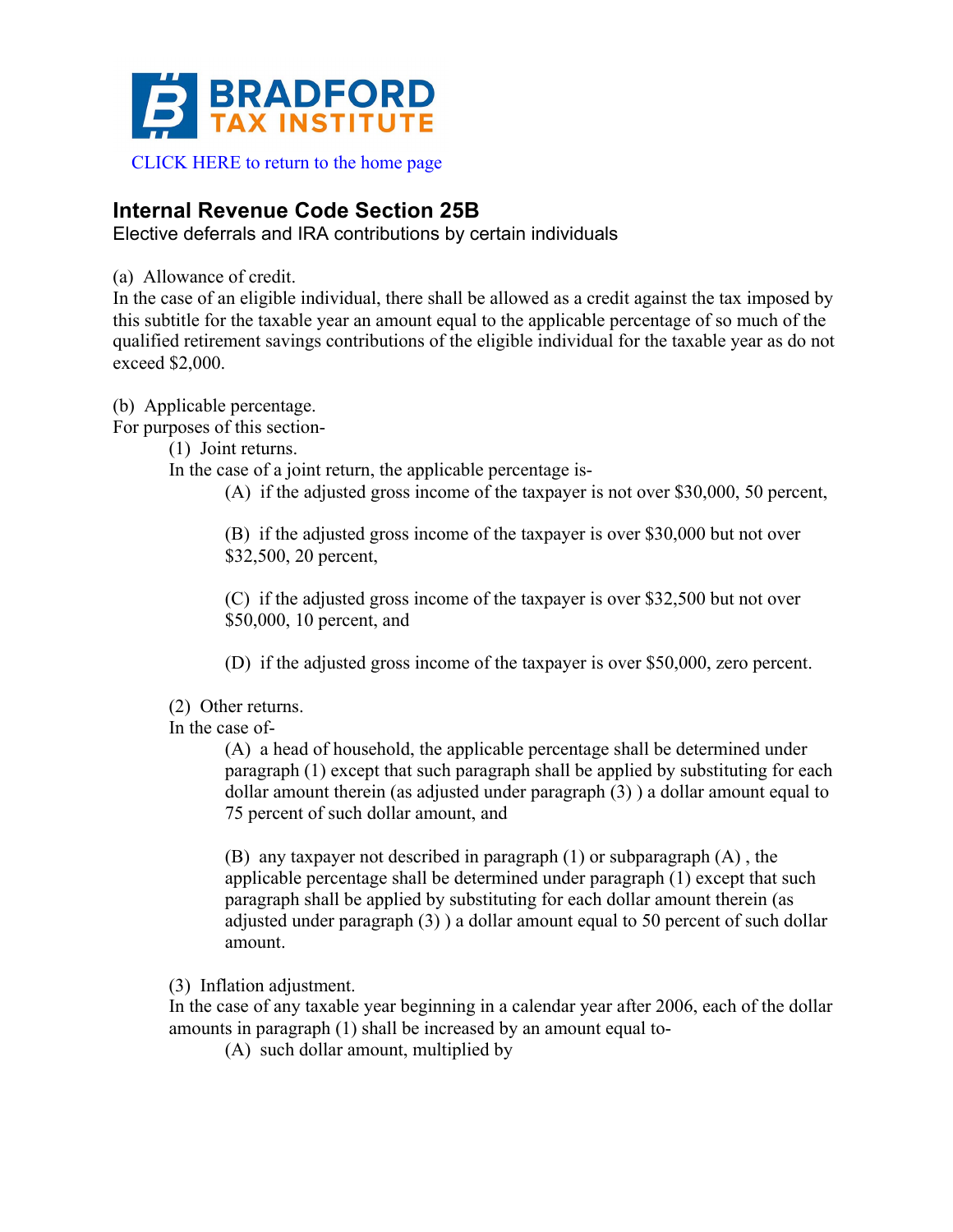(B) the cost-of-living adjustment determined under section  $1(f)(3)$  for the calendar year in which the taxable year begins, determined by substituting "calendar year 2005" for "calendar year 1992" in subparagraph (B) thereof.

Any increase determined under the preceding sentence shall be rounded to the nearest multiple of \$500.

(c) Eligible individual.

For purposes of this section -

(1) In general.

The term "eligible individual" means any individual if such individual has attained the age of 18 as of the close of the taxable year.

(2) Dependents and full-time students not eligible.

The term "eligible individual" shall not include-

(A) any individual with respect to whom a deduction under section 151 is allowed to another taxpayer for a taxable year beginning in the calendar year in which such individual's taxable year begins, and

(B) any individual who is a student (as defined in section  $152(f)(2)$ ).

(d) Qualified retirement savings contributions.

For purposes of this section -

(1) In general.

The term "qualified retirement savings contributions" means, with respect to any taxable year, the sum of-

(A) the amount of the qualified retirement contributions (as defined in section 219(e) ) made by the eligible individual,

(B) the amount of-

(i) any elective deferrals (as defined in section  $402(g)(3)$ ) of such individual, and

(ii) any elective deferral of compensation by such individual under an eligible deferred compensation plan (as defined in section 457(b) ) of an eligible employer described in section  $457(e)(1)(A)$ , and

(C) the amount of voluntary employee contributions by such individual to any qualified retirement plan (as defined in section 4974(c) ).

(2) Reduction for certain distributions.

(A) In general. The qualified retirement savings contributions determined under paragraph (1) shall be reduced (but not below zero) by the aggregate distributions received by the individual during the testing period from any entity of a type to which contributions under paragraph (1) may be made. The preceding sentence shall not apply to the portion of any distribution which is not includible in gross income by reason of a trustee-to-trustee transfer or a rollover distribution.